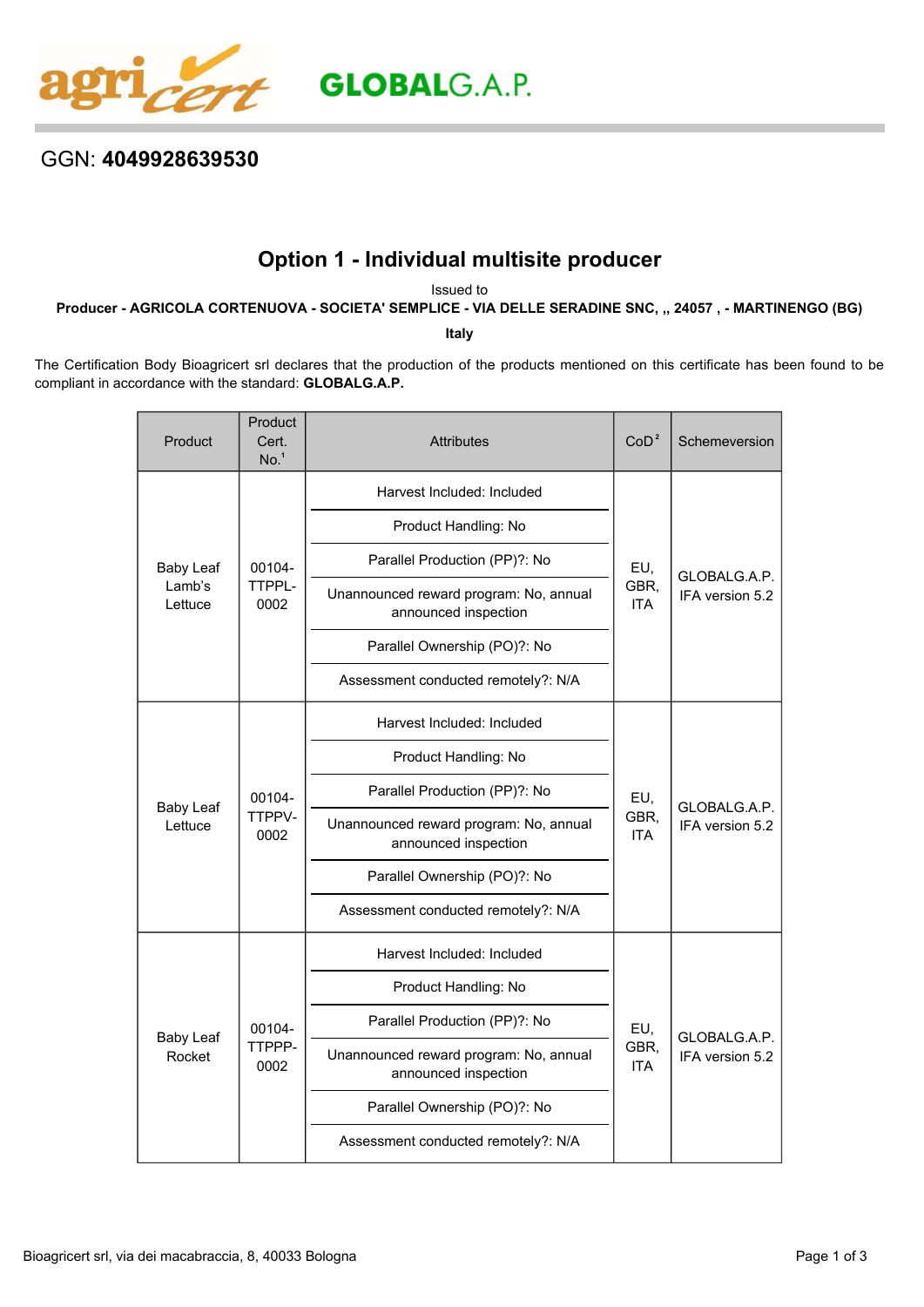| Product                           | Product<br>Cert.<br>No. <sup>1</sup> | <b>Attributes</b>                                              | CoD <sup>2</sup>                    | Schemeversion                   |
|-----------------------------------|--------------------------------------|----------------------------------------------------------------|-------------------------------------|---------------------------------|
| <b>Baby Leaf</b><br>Spinach       | 00104-<br>TTPTC-<br>0002             | Harvest Included: Included                                     | EU,<br>GBR,<br><b>ITA</b>           | GLOBALG.A.P.<br>IFA version 5.2 |
|                                   |                                      | Product Handling: No                                           |                                     |                                 |
|                                   |                                      | Parallel Production (PP)?: No                                  |                                     |                                 |
|                                   |                                      | Unannounced reward program: No, annual<br>announced inspection |                                     |                                 |
|                                   |                                      | Parallel Ownership (PO)?: No                                   |                                     |                                 |
|                                   |                                      | Assessment conducted remotely?: N/A                            |                                     |                                 |
|                                   | 00104-<br>TTPPH-<br>0002             | Harvest Included: Included                                     | EU,<br>GBR,<br><b>ITA</b>           | GLOBALG.A.P.<br>IFA version 5.2 |
|                                   |                                      | Product Handling: No                                           |                                     |                                 |
| Corn Salad /<br>Lamb's<br>Lettuce |                                      | Parallel Production (PP)?: No                                  |                                     |                                 |
|                                   |                                      | Unannounced reward program: No, annual<br>announced inspection |                                     |                                 |
|                                   |                                      | Parallel Ownership (PO)?: No                                   |                                     |                                 |
|                                   |                                      | Assessment conducted remotely?: N/A                            |                                     |                                 |
|                                   | 00104-<br>TTPTP-<br>0002             | Harvest Included: Included                                     | EU,<br>GBR,<br><b>ITA</b>           | GLOBALG.A.P.<br>IFA version 5.2 |
|                                   |                                      | Product Handling: No                                           |                                     |                                 |
|                                   |                                      | Parallel Production (PP)?: No                                  |                                     |                                 |
| <b>Edible Leaves</b>              |                                      | Unannounced reward program: No, annual<br>announced inspection |                                     |                                 |
|                                   |                                      | Parallel Ownership (PO)?: No                                   |                                     |                                 |
|                                   |                                      | Assessment conducted remotely?: N/A                            |                                     |                                 |
| Lettuce                           | 00104-<br>TTPTL-<br>0002             | Harvest Included: Included                                     | EU,<br>GBR,<br><b>ITA</b>           | GLOBALG.A.P.<br>IFA version 5.2 |
|                                   |                                      | Product Handling: No                                           |                                     |                                 |
|                                   |                                      | Parallel Production (PP)?: No                                  |                                     |                                 |
|                                   |                                      | Unannounced reward program: No, annual<br>announced inspection |                                     |                                 |
|                                   |                                      | Parallel Ownership (PO)?: No                                   |                                     |                                 |
|                                   |                                      |                                                                | Assessment conducted remotely?: N/A |                                 |